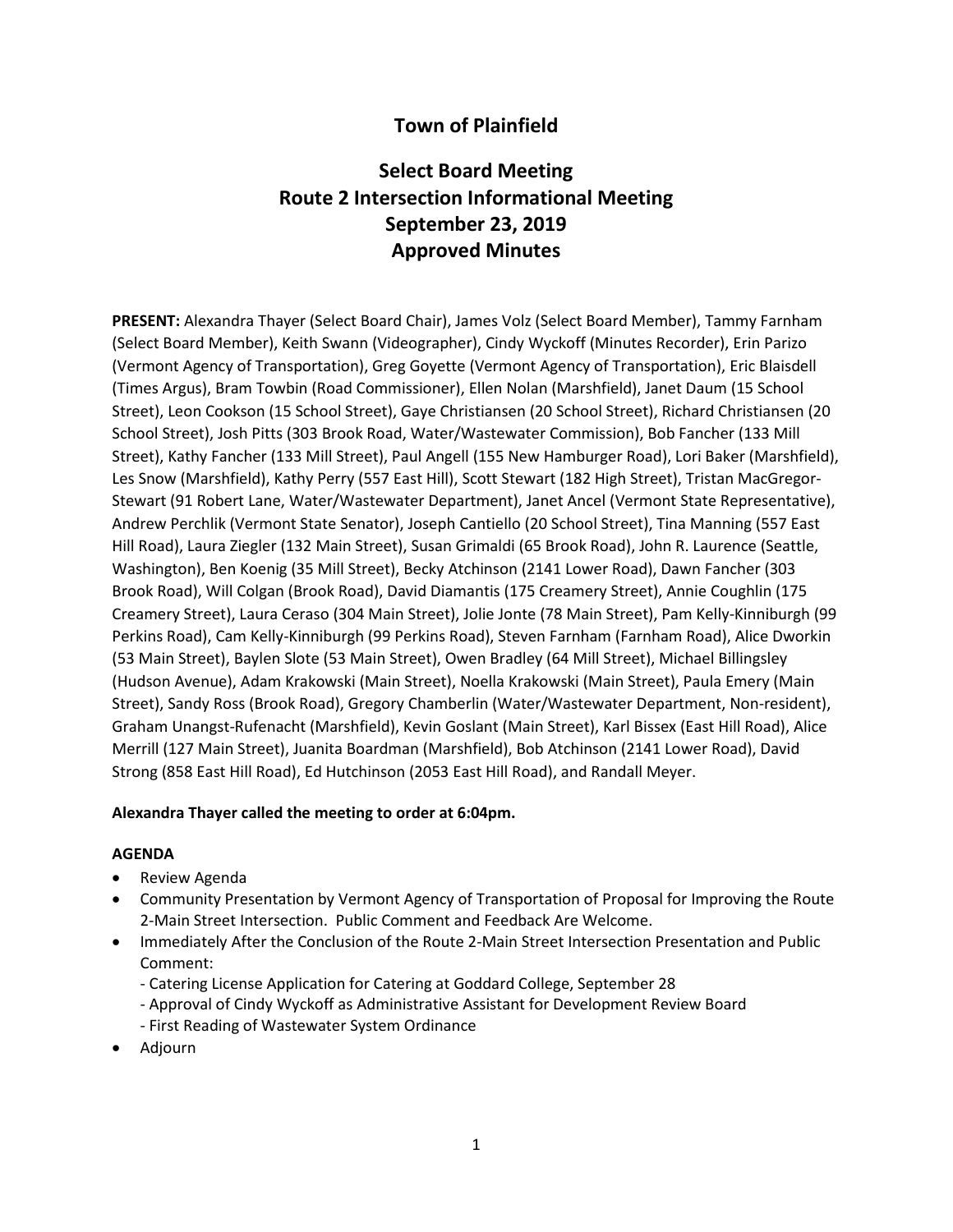Prior to reviewing the agenda, Thayer introduced Project Manager Erin Parizo and Engineer/Designer Greg Goyette from the Vermont Agency of Transportation.

#### **REVIEW AGENDA**

 After a brief review of the agenda, **James Volz made a motion to adopt the agenda as written. The motion was approved.** 

#### **COMMUNITY PRESENTATION BY VERMONT AGENCY OF TRANSPORTATION OF PROPOSAL FOR IMPROVING THE ROUTE 2-MAIN STREET INTERSECTION. PUBLIC COMMENT AND FEEDBACK ARE WELCOME.**

- Project Manager Erin Parizo began the public informational presentation by reviewing the evolution of the Main Street/Route 2 intersection, noting that she and Engineer/Designer Greg Goyette were present from the Vermont Agency of Transportation (VAOT) to provide a quick update of where the project currently stands as well as hear from residents and commuters in the area regarding any questions, ideas, or concerns. Parizo noted the group effort by those who have been involved with the intersection over the years at both the VAOT and the Town of Plainfield, and began the presentation with photographs of the intersection starting in the late 1800s. Within the past few months, a preferred alternative design plan has been developed that takes into consideration the regional corridor that is Route 2 as well as the historical district through Plainfield, and which balances safety, property impacts, traffic operations, constructability, and cost. VAOT and Plainfield officials recently held stakeholder meetings to learn of any issues and figure out how to mitigate them. Parizo detailed the proposed intersection improvements, including the new pavement areas, removal of the center island, adding a standard traffic signal, lowering the grade of Route 2 by about two feet, a five-foot bike shoulder along Route 2, and a sidewalk to tie into the existing infrastructure. There will be no major impacts to the historical properties in the area. VAOT Engineer/Designer Greg Goyette noted that the pedestrian crossing at Route 2 will also be signalized. Parizo stated that because the surface elevation at the intersection will be dropped by two feet, reconstruction of the entire road from the sub-base up means that all the municipal water and sewer lines, including aerial utility lines, will have to be reconstructed. Road Commissioner Bram Towbin noted that while most projects have a matching amount for which the Town is responsible, this project will be funded at 100%. Reconstruction costs of the municipal utilities will be a Town expense. Resident Steve Farnham questioned why a traffic signal is necessary if the grade of the road and sight lines are improved. Parizo and Goyette responded that the signal lights will make it safer not only for cars, but also for pedestrians. Parizo noted that construction will be the most challenging part of the project, including that Main Street will need to be closed down for the better part of the summer. Details are being worked through in terms of what that means for the Town, for emergency access, and detour traffic management. The presence of ledge in the area may also be a factor that comes into play during construction. Parizo reviewed the project timeframe, stating that given all the restraints involved, the best case scenario puts the construction phase in 2023.
- Sandy Ross asked if the poor visibility on Route 2 to the west when coming out of Main Street will be remediated by the project. Parizo responded that the sight distance will be improved and traffic signals will be designed to address those challenges.
- Michael Billingsley asked about pedestrian access from the lower Village to Route 2 during construction. Thayer noted that the Pedestrian Bridge project will be constructed next year and in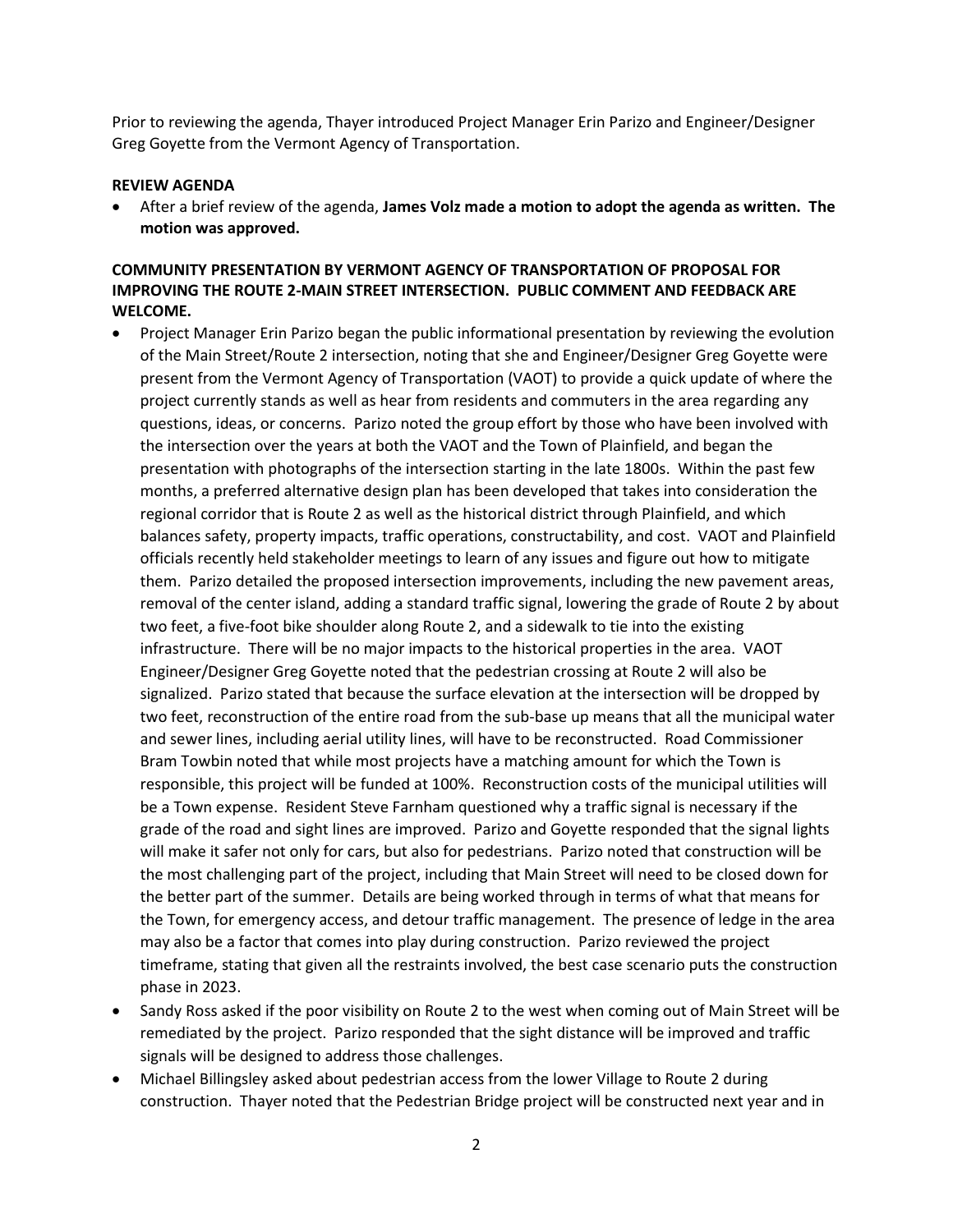place prior to the onset of the intersection reconstruction. Parizo stated that pedestrian access during construction is important and plans are to provide parking in the municipal lot for people wishing to walk down to the Village. Billingsley asked if provisions will be made to allow emergency vehicles to cross the bridge during the construction period. Parizo responded that it has not yet been determined if that would be possible in this tight of a site. If not, other possibilities will be explored to understand the next best option.

- Ed Hutchinson asked about school buses that need to get through a couple of times a day. Parizo stated that they will be working with the school district and Town officials to find an alternate route. Thayer noted that these and other access issues are important and asked Parizo to be thinking about another meeting.
- Will Colgan asked if there was a way to maximize the amount of work done on the Main Street bridge to reduce the construction window to the shortest amount of time to diminish the period of inconvenience. Parizo stated that bid contracts will include strongly worded language regarding construction deadlines.
- Annie Coughlin asked about ledge in the area. If found, how will it be removed and if its removal would have an impact on the foundations of historic buildings in the area. Parizo responded that they hope to do some advanced coring to understand where the ledge is and evaluate how to deal with it. If blasting is deemed the method to remove the ledge, foundation concerns will be addressed by monitoring pre- and post-blasting to ensure that it is not having a negative impact on the buildings.
- Paula Emery noted her concern about people who live along Route 2 near the intersection once the traffic signals are installed, both in terms of how vehicles stopped at the red lights can look into residents' windows as well as the problem of engine fumes emitting from idling vehicles. Emery asked at what point changes can be made in the project timeframe. Parizo responded that while the basic project concept is what is being presented at this meeting, any concerns will continue to be worked on throughout the next year and a half.
- Leon Cookson, who owns the old Plainfield Inn building, expressed concern regarding plans to lower the grade of Route 2 and how large vehicles would be able to pull into his driveway and unload. He also expressed concern regarding the possibility of his renters not having a place to park. Parizo assured him that as details are worked out regarding anything that is proposed that will have an impact on people's properties, residents such as Cookson will be involved in the planning every step of the way.
- Karl Bissex asked if there was any way to use the Town-owned driveway by the Park and Ride that goes down to the pumping station as a temporary bridge to cross the Winooski River and meet up with Route 2 by the Maplefields convenience store, even if only for emergency vehicles. Parizo explained that from a federal funding and State perspective, this project currently does not include plans to get vehicles in or out of the Village during the time when Main Street is closed off.
- Select Board member Tammy Farnham asked if anyone has evaluated getting rid of the Main Street/Route 2 intersection completely and finding another way to cross the Winooski River from the Village area to Route 2. Parizo explained that the funding for the project is designated to remediate the existing intersection and does not include investigating entirely different locations. She noted, however, that she would raise the issue with management to see if there was any flexibility.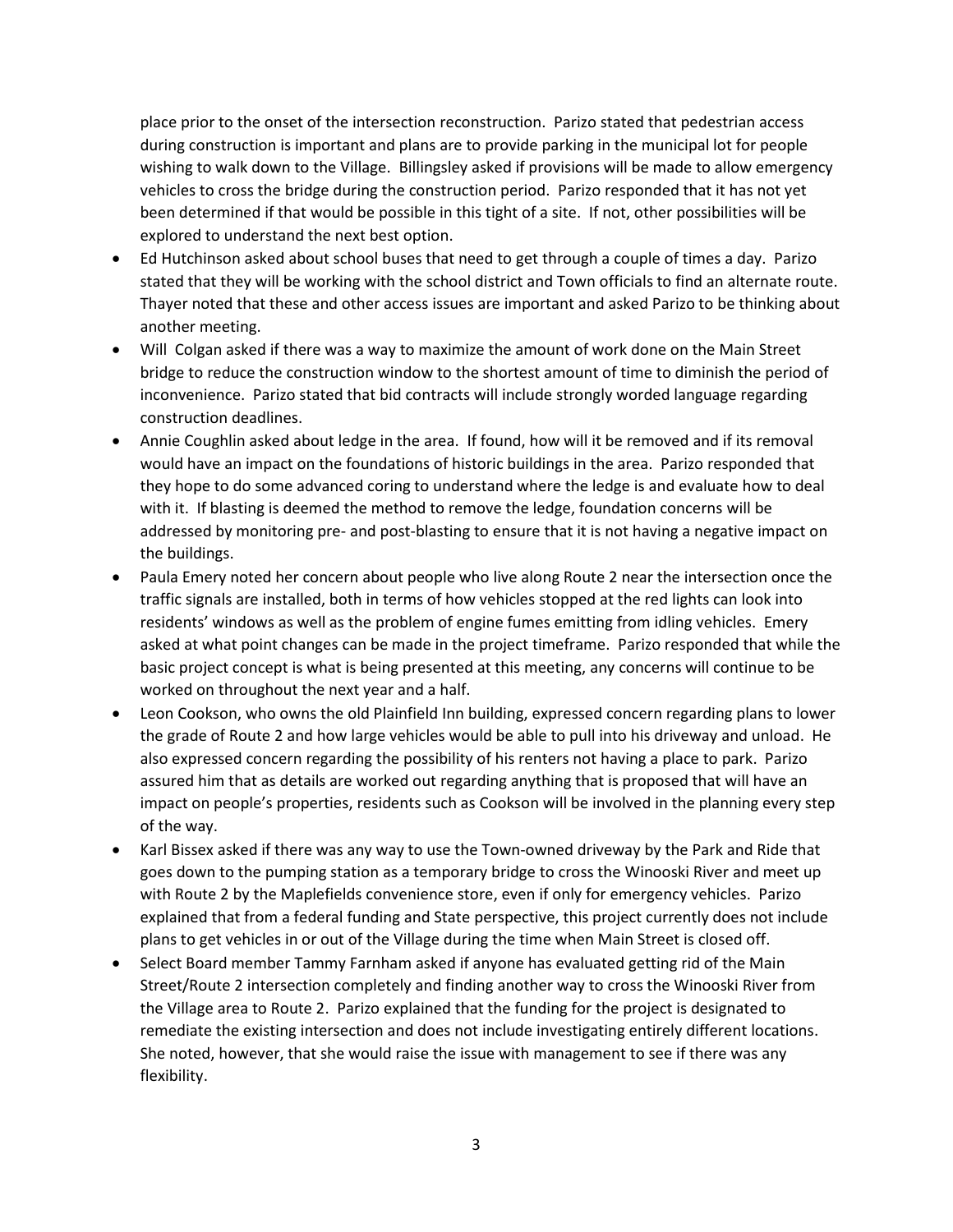- Adam Krakowski expressed caution regarding closing down the bridge, noting that he works in Queechee and construction on the Queechee covered bridge added four-and-a-half miles in response time for emergency vehicles as well as creating a hardship for businesses in the area. Parizo responded that they have been trying to understand how that impact can be mitigated as much as possible, but sometimes it comes down to the fact that construction has to happen for the safety and longevity of the infrastructure.
- Pam Kelly noted that the plans seemed like overkill and wondered why placing a signal light at the intersection would not be a solution. Parizo responded that several designs looked at just putting in a signal, but that there were a lot of functionality issues related to that plan. Goyette added that many issues come into play in coordinating the traffic signals in the existing intersection configuration; for example, a red light on Route 2 for vehicles wishing to use the bypass in front of the old hardware store to get to the Village would cause traffic delays and vehicles to spill back on Route 2.
- Graham Unangst-Rufenacht expressed his appreciation for the work people have put into the issue, but noted that in terms of scales of disturbance, there were solutions that could be employed that would not come with all the concerns associated with the proposed plan. Parizo responded that various simpler improvement options were explored, but each came with its own set of benefits and challenges.
- Owen Bradley stated his appreciation for the work that all the public servants involved have put into the planning of the project to help make the Town better and more acceptable.
- Paula Emery asked how VAOT goes about integrating the issue of climate change into its planning of these large projects given Vermont's goal of becoming carbon neutral by 2050. Parizo noted that VAOT does a lot of thinking and talking about investing in that sort of future by implementing plans such as improving signal technology and designing roundabouts that keep vehicles moving.
- Josh Pitts noted that in previous plans for the intersection, there was parking available in the space in front of the old hardware store for loading and unloading capabilities and wondered by that is no longer included in the current plan. Parizo responded that that building has one of the largest impacts in that sense. The space is currently designated as green space because of the ground slope, but VAOT is working with the owner and tenants to try to understand how to mitigate the situation so that the building can maintain its economic viability.
- Jesse Cooper, noting that the intersection bisects the upper and lower Village, asked if anyone was advocating for the bigger picture esthetics of what it will feel like to drive through it and draw people down to the businesses in the lower Village, resulting in a longer-term gain. Parizo stated that an appealing Village gateway is something that VAOT can work on with the Town, but because safety and transportation are VAOT's prime concern, the Town would need to secure other funding for additional work that addresses esthetics.
- Thayer, noting that Select Board member James Volz has been involved in the transportation part of the Plainfield/Marshfield RAMP project, asked Volz to address this project in terms of those current discussions. Volz responded that he had nothing to add in that respect, however, the currently proposed design would visually open up the area from Route 2 leading down to the lower Village and make it more inviting. Parizo agreed.
- Joseph Contiello identified himself as the current tenant in the old hardware store, noting that the current plan for the intersection would put him out of business because there is no way for tractor trailers to deliver large items to his store. Having recently purchased a home in Plainfield, Contiello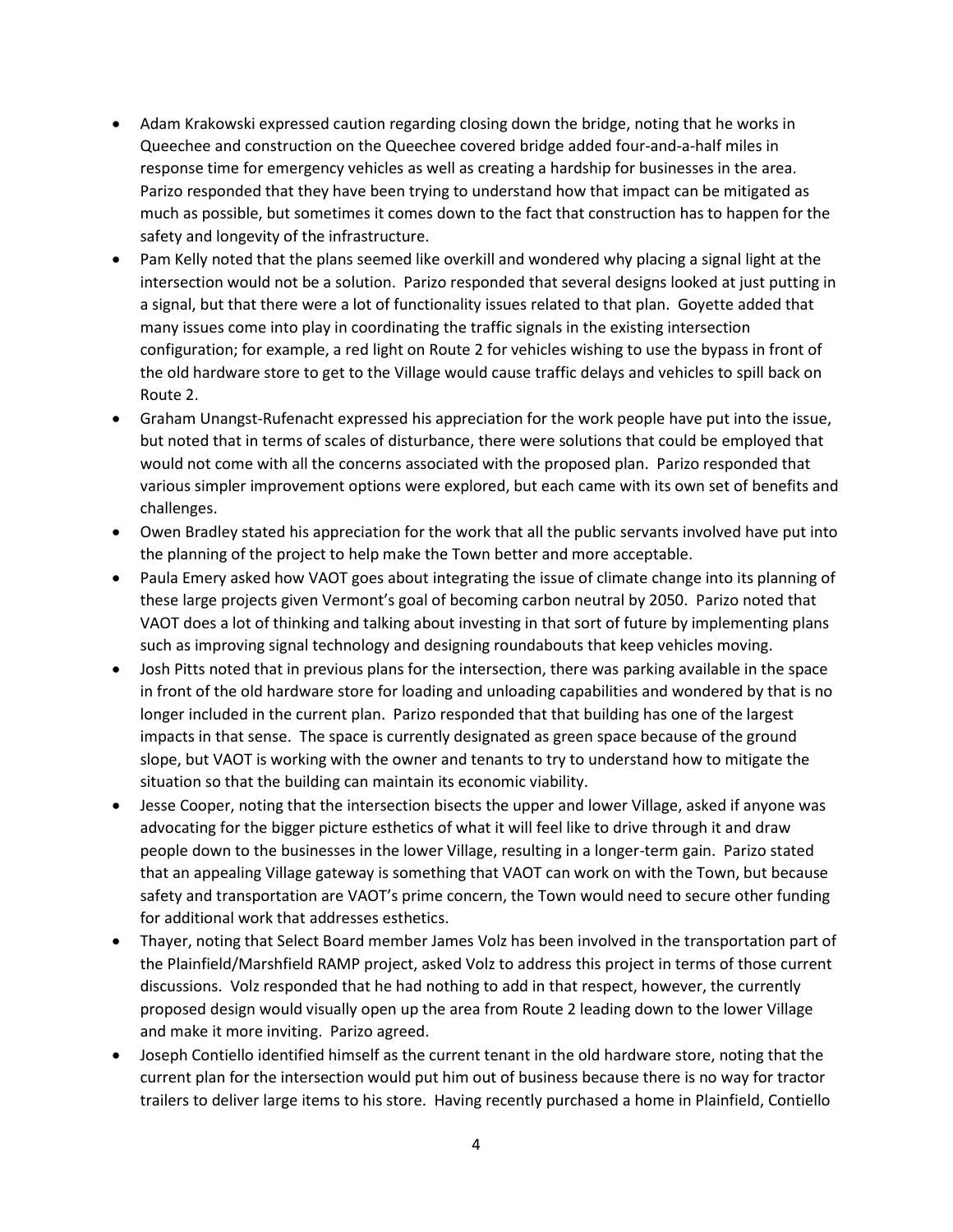asked if there was any money available for impacted business owners. Parizo responded that this is the first pass and VAOT and the Town needs to figure out what to do about impacts on businesses and suggested that Contiello talk with property owner Rich Christiansen, who will be in discussions with VAOT in terms of how to resolve these issues. Contiello added that, looking at the current plan, he does not believe that there will be a single business left in the Village.

- Rich Christiansen, who owns the property that Contiello rents, stated that he does not get the sense that VAOT took him seriously a month ago when he noted that there has to be parking available in front of the building. Parizo agreed that the current plan has not been updated with respect to that, but assured impacted property owners that VAOT will work through the issues with them.
- Chief System Operator of the Water/Wastewater Department Gregory Chamberlin expressed concern over the fact that all the water/wastewater lines come from one side of the Village to the other at the construction site, and people cannot go without water for a week or a day. Chamberlin added that he thinks that, in terms of the parking issue in front of the old hardware store, the area should be made a green space designated for parking. Parizo noted that the area has a 25% slope therefore in order to consider any kind of parking there, some kind of retaining wall with a flat space needs to be created. There is the additional issue of how the intersection would function regarding how cars would come in and out. Parizo stated that VAOT will note Chamberlin's concept, but feels it has already considered that option. Regarding the 25% slope from Route 2 down to the old hardware store building, Thayer pointed out the danger that may be posed if a vehicle was to go off the road and down into the building.
- Alice Dworkin asked if undue weight was being placed on the historic nature of the buildings in the area in terms of preserving them. Parizo responded that with federal funds being used, there is the historic preservation process and the permitting process that needs to be taken into account. VAOT needs to show the impact on historic building and how the impacts are being mitigated, which then needs to be reviewed by federal authorities in Washington, D.C. This adds to the project's timeline.
- Michael Billingsley noted that in the current design, the capacity to make a left hand turn off Route 2 coming from the direction of Marshfield is diminished and queried if is there a possibility of making it three lanes. This would allow for better traffic flow and the possibility of closing one of the lanes to offload a tractor trailer on either side of the street. Parizo stated that there are ways to see if the volume of traffic would warrant a left-turn lane. The design is already impacting the old Plainfield Inn building, but VAOT will take a look at that option.
- David Strong noted that when he was on the Select Board, the most asked question from the public was "What are you going to do about the intersection?" Now there is finally public discussion about what can be done about it. Some of the issues will be determined later on after studies on the ledge are completed and how long the construction phase of the project will take is determined. Strong stated that it might be time to put the idea of a bypass bridge into the Master Plan and get it on the Central Vermont Regional Planning Commission's radar. He thanked Parizo for all the work she has put into the project over the last four years.
- In terms of replacing the water/wastewater lines at the intersection, the cost for which will not be funded as part of the project, Josh Pitts asked if the Select Board was going to present that cost to the Town. He stated that system user fees cannot themselves bear the cost of the replacement, and if the Town as a whole cannot fund it, that is a game stopper. Parizo noted that with any State project that impacts structures within the State right-of-way, the burden is on the community inside the State right-of-way to relocate and figure out how to pay for it. Thayer noted that the current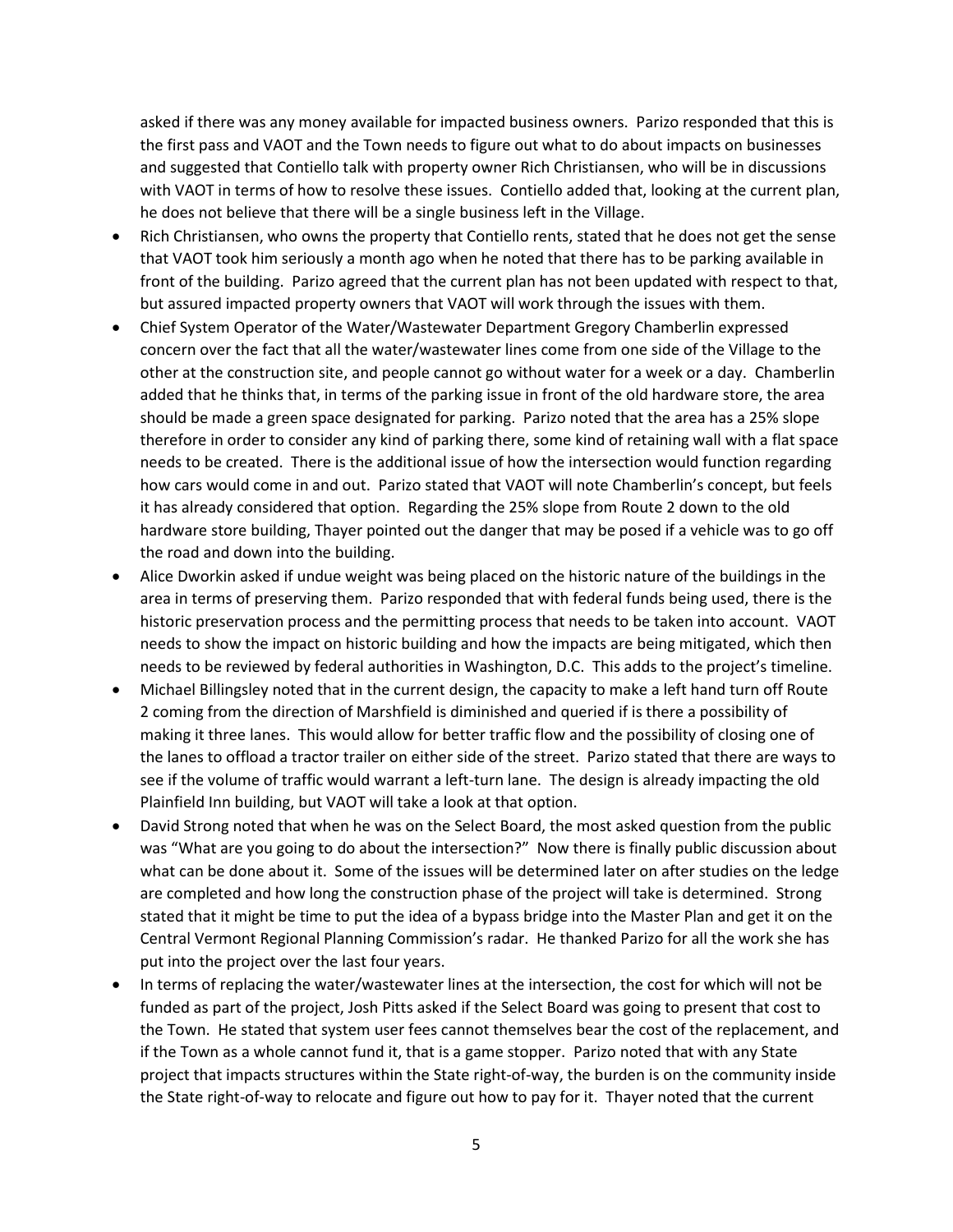Select Board is aware of the fact that the users of the system would be responsible for the cost of replacing the water/wastewater infrastructure disrupted as part of the project, and finds it concerning. No one as yet has addressed whether there is other available funding to help replace this infrastructure. Select Board member Volz noted the need to discuss the best way to deal with whether the cost should be presented to the Town as a whole. He added that a loan to be paid over many years is also a possibility, to which Josh Pitts replied that no more debt can be incurred.

- Road Commissioner Bram Towbin stated there have been many major Route 2 VAOT projects— Montpelier, two in East Montpelier, and Danville—and noted that the intersection in Plainfield poses particular challenges because of the impacts on building owners. Many people who call him do not travel that intersection during a great part of the year because of sight issues. The new guardrail is more dangerous than the old one, and if nothing is done, there is going to be a tragic situation there.
- Randall Meyer suggested several detour ideas during construction, including reverting the old railroad bed temporarily and creating a footbridge by the Plainfield Co-op. Parizo noted that what the State and VAOT can offer is signing a detour or looking closer at the impact of the detour and working toward a bypass mitigation grant, which would be a lump sum of money that would go toward, but not completely cover, detour improvement. Thayer raised the point that during bridge reconstruction in East Montpelier, a temporary bridge was built. Ed Hutchinson noted that the detour location being discussed is in Marshfield.
- Ben Koenig noted the existence of the RAMP project, which is looking at various aspects of community life, concern about emissions from traffic backing up on Route 2, and the impact for businesses resulting from closing off the Village during construction.
- Jim Volz asked if the traffic signal would remain green if not triggered by a car coming up from the Village or at the pedestrian crosswalk, to which Parizo responded affirmatively.
- David Strong noted the presence of State Representative Janet Ancel and State Senator Andy Perchlik. Strong stated that there will be a pedestrian-activated crosswalk opposite the Town Hall Opera House installed hopefully by the end of next year, which could possibly be used instead of the proposed crosswalk in the design. He asked Parizo to speak about what options there might be if no parking is available for the old hardware store and might the building be purchased by the State and sold back to the Town. Parizo responded that viable parking options need to be understood and that she does not have an answer at this point.
- Jesse Cooper asked about the possibility of moving the old Plainfield Inn back. Parizo noted that that option had been considered, but the cost versus the benefits made it unworkable.
- Susan Grimaldi asked how deep the water and sewer pipes were buried in the area. Greg Chamberlin responded that they were at a depth of five feet.
- State Senator Andy Perchlik, who sits on the Transportation Committee in the Vermont State Legislature, noted that this is really a Town project and if the Town does not want to do it, VAOT will not do it. Perchlik asked how the Route 2 paving project, slated for around the same time as this project, would be impacted. Parizo stated that the State wants to run both projects concurrently rather than through multiple summers.
- Tristan MacGregor-Stewart from the Water/Wastewater Department asked if the intersection project and replacement of the water/sewer lines would be done at the same time or at different times. Parizo responded that VAOT can work with the Town in terms of putting out a contract for both the intersection construction and water/sewer line replacement, although funding would come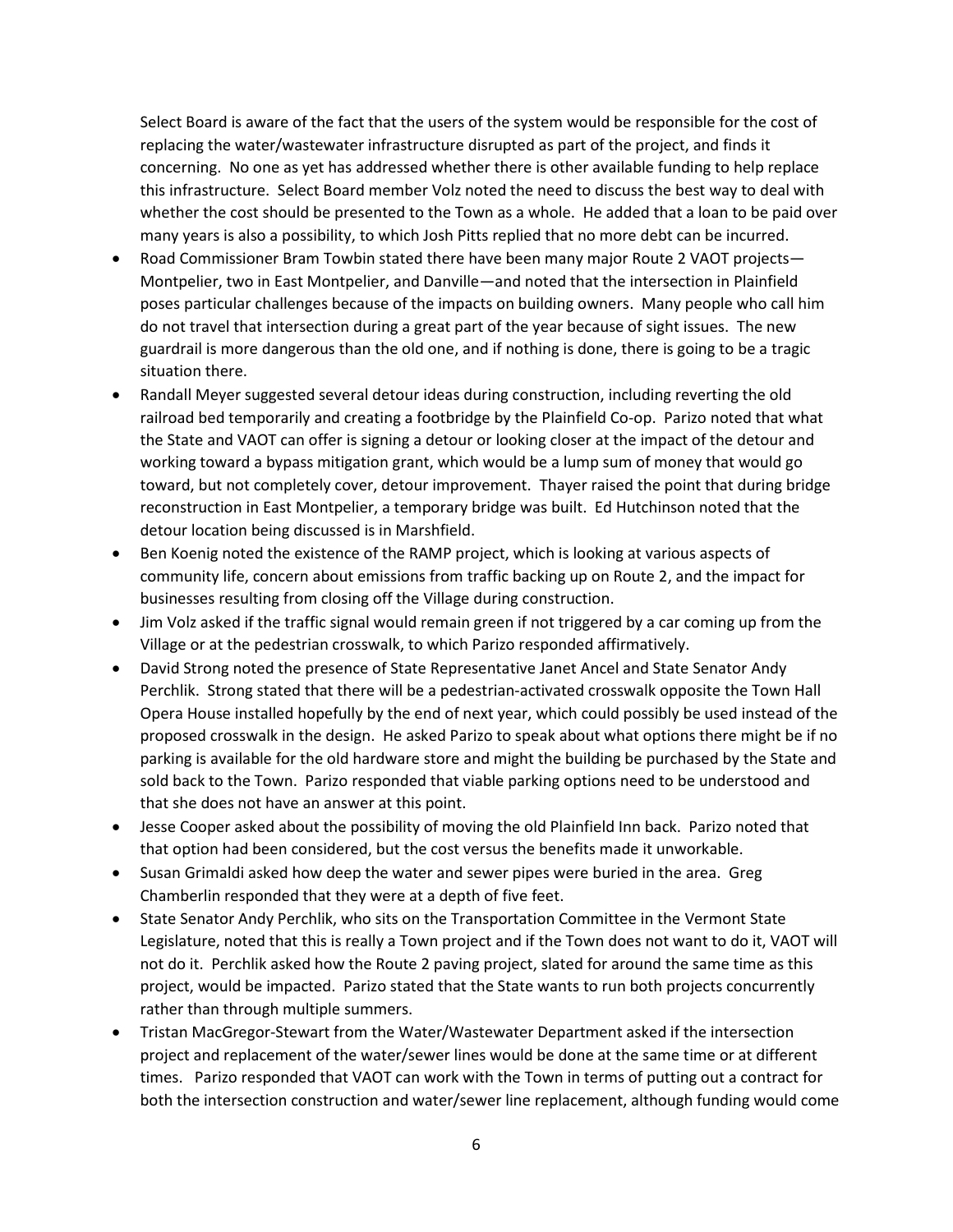from different sources. In terms of water shut-off for many water/wastewater system users, Parizo noted that the construction schedule can possibly be track-phased where the new infrastructure is ready to go in place at the same time that the old infrastructure is removed.

- Alice Merrill asked for confirmation that VAOT moves ahead on projects mainly under the umbrella of safety first with everything else following. Parizo responded that in this particular project, creating a safe intersection is the first consideration.
- Graham Unangst-Rufenacht agreed with Bram Towbin about the danger at the guardrails for vehicles as well as pedestrians. He noted that if the temporary bridge in East Montpelier was funded by the State, there is a chance the State would fund one for the intersection project. Randall Meyer stated that a bypass might be possible by Goddard Flats, crossing the Winooski River from Littlewood Farm. Parizo noted the difference in programming the East Montpelier bridge project and the proposed Plainfield intersection project, which might be why funding for the temporary bridge in the former was available.
- Thayer stated that the reason why the accident statistics are not so bad at the intersection is because people are afraid to go through the intersection or just do not go through it at all.
- Laura Ziegler mentioned getting hit as a pedestrian at the intersection in 2000, stating it might have also involved a tractor trailer and child in a car if things had gone a little differently. Parizo stated that she understands the issues involved and the need to make the intersection much safer, which is why VAOT is here today.
- Thayer thanked everyone for attending the meeting, noted appreciation for Parizo and Goyette for their presence, and encouraged people to contact the Select Board if there is anything else they would like to share.
- Parizo stated that within the next few weeks, she would like to schedule another meeting between the State and the Town to figure out how to factor in all of tonight's conversation to make sure everyone is on the same page. Parizo invited anyone to get in contact with her at [erin.parizo@vermont.gov](mailto:erin.parizo@vermont.gov) or by calling 802-279-1709.

## **The public information portion of the meeting concluded, and Thayer called the Select Board meeting to order at 8:05**

## **PUBLIC COMMENT: BOB ATCHINSON**

 Plainfield Energy Coordinator Bob Atchinson wanted to make the Select Board aware that, as part of the RAMP process, there is an energy grant of \$4,000 through Efficiency Vermont that would include Twinfield Union School. There is also a grant opportunity for nonprofit weatherization. The Town Hall Opera House is a nonprofit, and there will be a walk-through at the building tomorrow at 9am and then a second walk-through at the Plainfield Co-op at 10am. Thayer mentioned that the Cutler Library is also a nonprofit. Thayer asked Atchinson to follow up with this information in an email to the Select Board.

## **CATERING LICENSE APPLICATION FOR CATERING AT GODDARD COLLEGE, SEPTEMBER 28**

 Prior to approving the catering permit request, Tammy Farnham noted that last year there was a similar request for a catering permit that required the Select Board to call an emergency meeting. She suggested having a conversation with Goddard College regarding being clear with whomever is renting out event space that there is a timeframe for getting approval for catering permits.